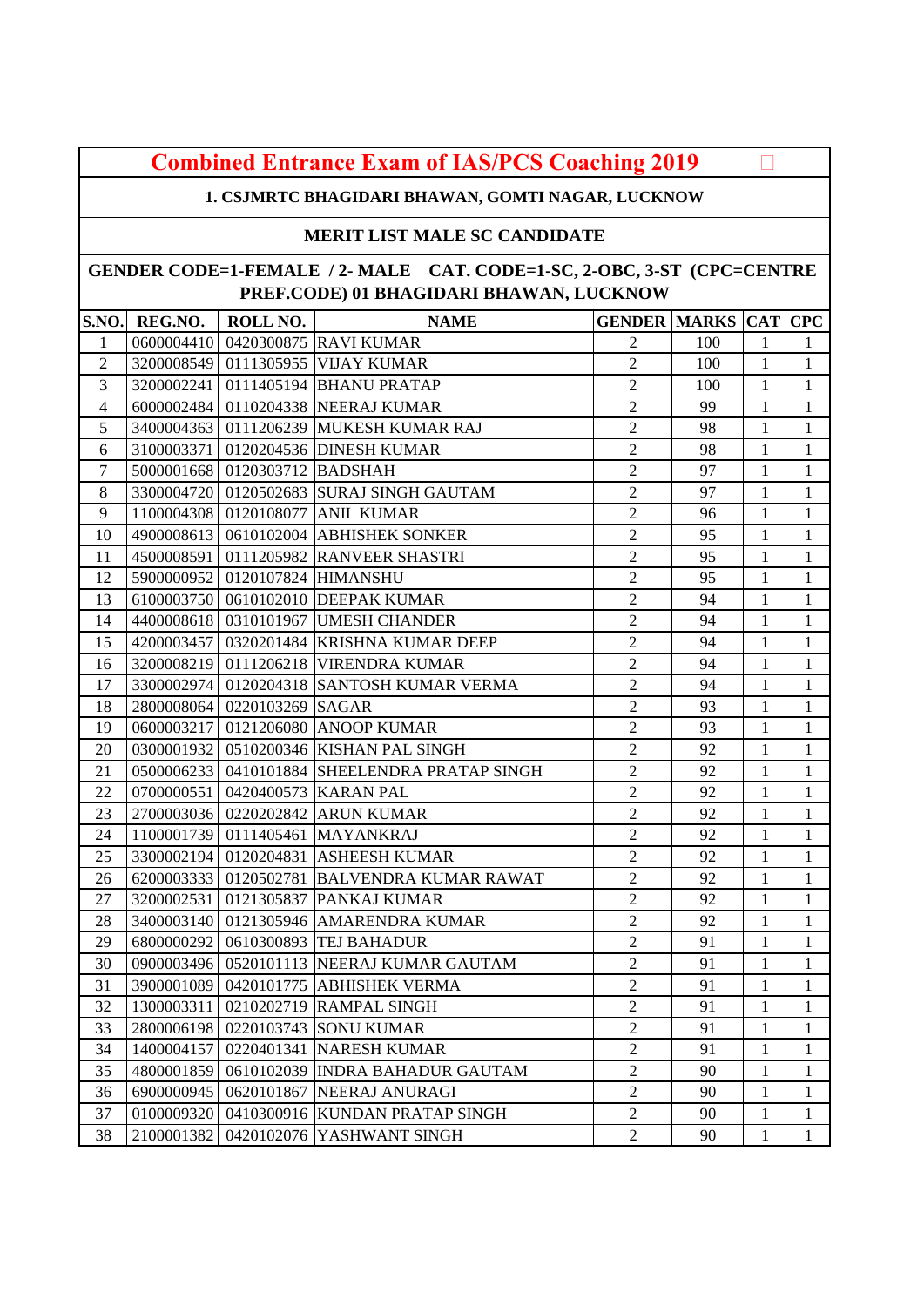| 39 |            |                               | 2900009770 0110108237 PARVESH KUMAR            | $\overline{2}$ | 90 | 1            | $\mathbf{1}$   |
|----|------------|-------------------------------|------------------------------------------------|----------------|----|--------------|----------------|
| 40 |            |                               | 1200004881 0110303718 SATENDRA SINGH           | $\overline{2}$ | 90 | $\mathbf{1}$ | $\mathbf{1}$   |
| 41 |            |                               | 6000008692 0120204426 DEWNARAYAN               | $\overline{2}$ | 90 | $\mathbf{1}$ | 1              |
| 42 |            |                               | 6000008992 0120303678 SURESH KUMAR             | $\overline{2}$ | 90 | 1            | 1              |
| 43 |            |                               | 5400000987 0120403268 UDAYJEET KUMAR           | $\overline{c}$ | 90 | $\mathbf{1}$ | $\mathbf{1}$   |
| 44 |            |                               | 1700001877 0210401114 RAJ MADHVAN              | $\overline{2}$ | 89 | $\mathbf{1}$ | $\mathbf{1}$   |
| 45 |            |                               | 2700002453 0220301987 DEEPAK KUMAR             | $\overline{2}$ | 89 | 1            | 1              |
| 46 |            |                               | 3400009378 0110107850 VIVEK KUMAR              | $\sqrt{2}$     | 89 | $\mathbf{1}$ | $\mathbf{1}$   |
| 47 |            |                               | 1600007282 0110403196 AJEET KUMAR              | $\overline{2}$ | 89 | $\mathbf{1}$ | $\mathbf{1}$   |
| 48 |            | 3700003519 0111206064 SHIVAM  |                                                | $\overline{2}$ | 89 | $\mathbf{1}$ | 1              |
| 49 |            |                               | 1500006206 0120303762 GITESH KUMAR             | $\overline{c}$ | 89 | $\mathbf{1}$ | $\mathbf{1}$   |
| 50 |            |                               | 4500005982 0620201267 KUNWAR RAJ BAHADUR       | $\overline{2}$ | 88 | $\mathbf{1}$ | 1              |
| 51 |            |                               | 1000005418 0520200680 RAMAUTAR                 | $\overline{2}$ | 88 | $\mathbf{1}$ | $\mathbf{1}$   |
| 52 |            |                               | 0100012292 0410301007 BHARAT NIMESH            | $\overline{2}$ | 88 | $\mathbf{1}$ | 1              |
| 53 |            |                               | 1500008332 0210301618 DEEPAK KUMAR             | $\overline{2}$ | 88 | $\mathbf{1}$ | $\mathbf{1}$   |
| 54 |            | 2800008504 0210302151 KULDEEP |                                                | $\overline{2}$ | 88 | $\mathbf{1}$ | $\mathbf{1}$   |
| 55 |            |                               | 2600006462 0220202959 DINESH KUMAR             | $\overline{2}$ | 88 | $\mathbf{1}$ | 1              |
| 56 |            |                               | 1200002965 0110303656 MUKUL KUMAR              | $\overline{2}$ | 88 | $\mathbf{1}$ | $\mathbf{1}$   |
| 57 |            |                               | 3200009702 0110303768 RATNESH KUMAR            | $\overline{2}$ | 88 | $\mathbf{1}$ | 1              |
| 58 |            |                               | 1600009628 0111205989 SHRAVAN KUMAR            | $\overline{2}$ | 88 | $\mathbf{1}$ | 1              |
| 59 |            |                               | 3200007106 0111405513 RAJNEESH KUMAR           | $\overline{2}$ | 88 | $\mathbf{1}$ | 1              |
| 60 |            |                               | 1600008235 0120204432 NIRBHAY SINGH            | $\overline{2}$ | 88 | $\mathbf{1}$ | 1              |
| 61 |            |                               | 3200007336 0120304085 DIWAKAR PRATAP RAJWANSHI | $\overline{2}$ | 88 | $\mathbf{1}$ | $\mathbf{1}$   |
| 62 |            |                               | 3200004227 0120502669 VIMAL KISHOR             | $\overline{2}$ | 88 | $\mathbf{1}$ | 1              |
| 63 |            |                               | 3300009835 0110107892 ANUJ KUMAR               | $\overline{2}$ | 87 | $\mathbf{1}$ | $\mathbf{1}$   |
| 64 |            |                               | 4500007708 0110204874 RAMJI RAM                | $\overline{2}$ | 87 | $\mathbf{1}$ | $\mathbf{1}$   |
| 65 |            |                               | 1600008575 0111405203 ANKUJ MASHIH             | $\overline{2}$ | 87 | $\mathbf{1}$ | 1              |
| 66 |            |                               | 3000004091 0120204954 SIDDHARTH KUMAR          | $\overline{2}$ | 87 | $\mathbf{1}$ | $\mathbf{1}$   |
| 67 |            |                               | 4100001888 0120303664 PRAVEEN VERMA            | $\overline{2}$ | 87 | $\mathbf{1}$ | $\mathbf{1}$   |
| 68 |            |                               | 2900013965 0121206383 SANOJ KUMAR              | $\overline{2}$ | 87 | $\mathbf{1}$ | $\mathbf{1}$   |
| 69 |            |                               | 5000005090 0121305889 RAJNEESH KANT BHARTI     | $\overline{c}$ | 87 | $\mathbf{1}$ | $\mathbf{1}$   |
| 70 |            |                               | 5200004743 0610300713 SUSHIL KUMAR GAUTAM      | $\overline{2}$ | 86 | $\mathbf{1}$ | $\mathbf{1}$   |
| 71 |            |                               | 5800001272 0620201583 ASHISH KUMAR             | $\sqrt{2}$     | 86 | $\mathbf{1}$ | $\overline{1}$ |
| 72 |            |                               | 1800002403   0410201288   ASHEESH KUMAR        | $\overline{2}$ | 86 | 1            | 1              |
| 73 | 6300002263 |                               | 0420201509 SANTOSH KUMAR RAWAT                 | $\overline{2}$ | 86 | 1            | 1              |
| 74 | 3100003711 |                               | 0110107851 PEEYUSH KUMAR                       | $\overline{2}$ | 86 | 1            | 1              |
| 75 | 3300007759 |                               | 0110303854 SHIV BHANU                          | $\overline{2}$ | 86 | 1            | 1              |
| 76 | 3400004543 |                               | 0110304053 SAROJ KUMAR                         | $\overline{2}$ | 86 | 1            | $\mathbf{1}$   |
| 77 | 7000002257 |                               | 0110502634 ANSHUL KUMAR                        | $\overline{2}$ | 86 | 1            | 1              |
| 78 | 6000003697 |                               | 0111206253 PANKAJ KUMAR                        | $\overline{2}$ | 86 | 1            | 1              |
| 79 | 3200007736 |                               | 0120403564 VISHESH KUMAR                       | $\overline{2}$ | 86 | 1            | 1              |
| 80 | 2900021692 | 0120602237                    | <b>HEMENDRA KUMAR</b>                          | $\overline{2}$ | 86 | 1            | 1              |
| 81 | 1300004324 |                               | 0121007344 MAHIPAL SINGH                       | $\overline{2}$ | 86 | 1            | 1              |
| 82 | 7500001519 | 0121106797                    | <b>SUDHEER KUMAR</b>                           | $\overline{2}$ | 86 | 1            | 1              |
| 83 | 4200013070 |                               | 0620102199 RAVI KUMAR KANAUJIA                 | $\overline{2}$ | 85 | 1            | 1              |
| 84 | 0900003686 | 0420102174                    | VIMAL KUMAR GOUTAM                             | $\overline{2}$ | 85 | 1            | 1              |
| 85 | 0200000916 |                               | 0420201400 JAYDEV SINGH                        | $\overline{2}$ | 85 | 1            | 1              |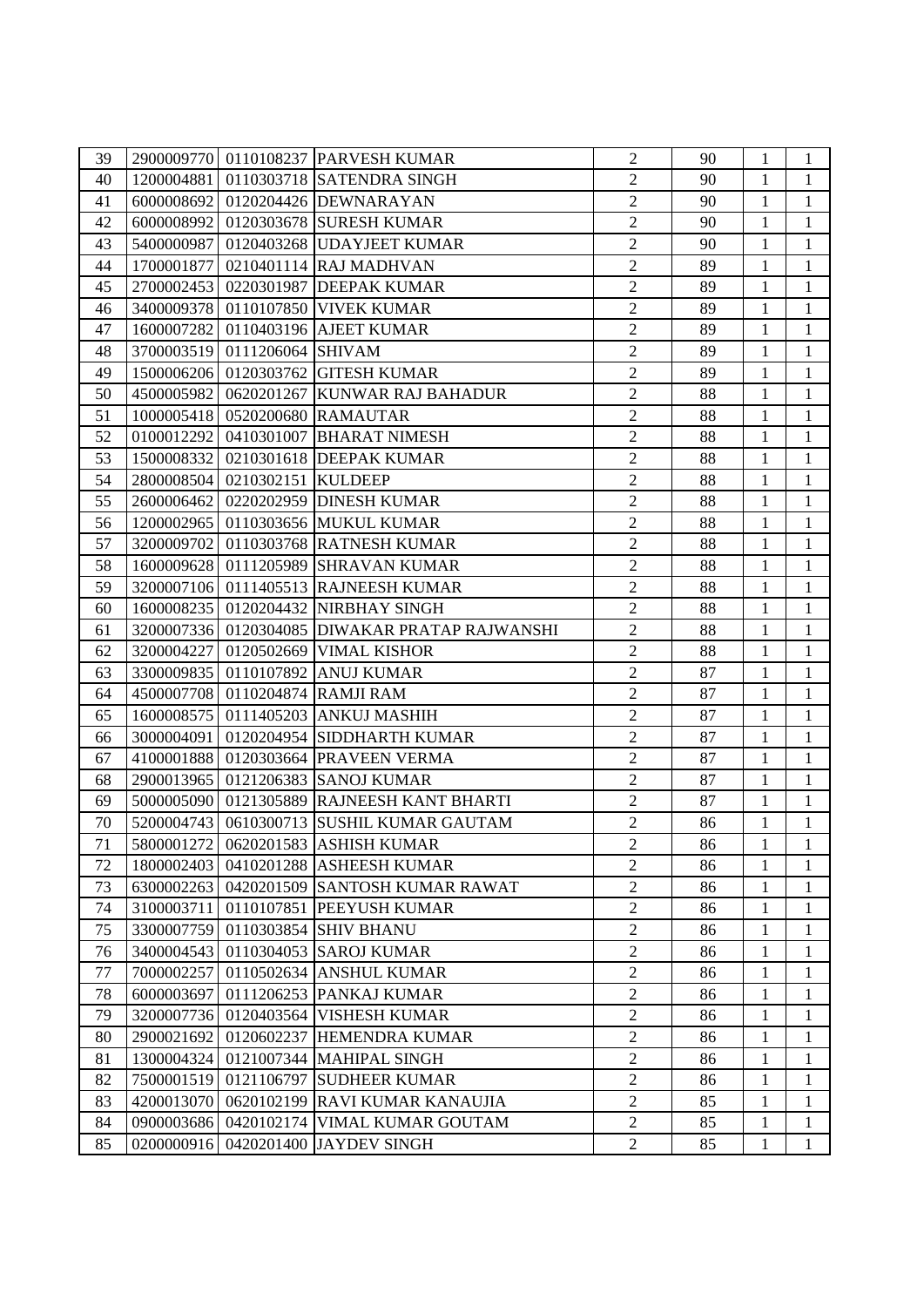| 86  |            |                               | 2100002145 0420400401 DILIP SINGH           | $\overline{2}$ | 85 | $\mathbf{1}$ | $\mathbf{1}$ |
|-----|------------|-------------------------------|---------------------------------------------|----------------|----|--------------|--------------|
| 87  |            |                               | 1300006740 0220103324 ARUN KUMAR            | $\overline{2}$ | 85 | $\mathbf{1}$ | $\mathbf{1}$ |
| 88  |            |                               | 2600012583 0220103780 DEVENDRA KUMAR        | $\overline{2}$ | 85 | $\mathbf{1}$ | $\mathbf{1}$ |
| 89  |            |                               | 1600002147 0111305753 RISHABH GAUTAM        | $\overline{2}$ | 85 | 1            | $\mathbf{1}$ |
| 90  |            |                               | 0900003096 0120303999 HIRDESH KUMAR         | $\overline{2}$ | 85 | $\mathbf{1}$ | $\mathbf{1}$ |
| 91  |            |                               | 1700003013 0120304230 JAIKI KUMAR           | $\overline{2}$ | 85 | $\mathbf{1}$ | $\mathbf{1}$ |
| 92  |            |                               | 1500009215 0120403499 HEMANT KUMAR          | $\overline{2}$ | 85 | $\mathbf{1}$ | $\mathbf{1}$ |
| 93  | 1800002603 |                               | 0120403548 RAVI KUMAR                       | $\overline{2}$ | 85 | $\mathbf{1}$ | $\mathbf{1}$ |
| 94  |            |                               | 0200002372 0120502358 LAKHAN KUMAR          | $\overline{2}$ | 85 | $\mathbf{1}$ | $\mathbf{1}$ |
| 95  |            |                               | 2900022225 0120602103 CHANDRA BHAL          | $\overline{2}$ | 85 | $\mathbf{1}$ | $\mathbf{1}$ |
| 96  | 5000006483 |                               | 0120602248 DILEEP KUMAR BHARTI              | $\overline{2}$ | 85 | $\mathbf{1}$ | $\mathbf{1}$ |
| 97  |            |                               | 6800001905 0620102052 BUSH KUMAR VERMA      | $\overline{2}$ | 84 | $\mathbf{1}$ | $\mathbf{1}$ |
| 98  |            | 1800001580 0620300820 KULDEEP |                                             | $\overline{2}$ | 84 | $\mathbf{1}$ | $\mathbf{1}$ |
| 99  |            |                               | 0100009130   0510200322   ARVIND KUMAR SONI | $\overline{2}$ | 84 | $\mathbf{1}$ | $\mathbf{1}$ |
| 100 |            |                               | 2100004031 0420201452 SURJEET SINGH         | $\overline{2}$ | 84 | $\mathbf{1}$ | $\mathbf{1}$ |
| 101 |            |                               | 2700001690 0220202479 DHARMENDRA KUMAR      | $\overline{2}$ | 84 | $\mathbf{1}$ | $\mathbf{1}$ |
| 102 | 2800005325 |                               | 0220202684 SACHIN KUMAR                     | $\overline{2}$ | 84 | $\mathbf{1}$ | $\,1\,$      |
| 103 |            |                               | 5600001266 0110108298 RAKESH KUMAR          | $\overline{2}$ | 84 | $\mathbf{1}$ | $\mathbf{1}$ |
| 104 |            |                               | 1600007332 0110108363 RAM BHAROSE           | $\overline{2}$ | 84 | $\mathbf{1}$ | $\mathbf{1}$ |
| 105 |            |                               | 3300004520 0110108374 AJIT KUMAR            | $\overline{2}$ | 84 | $\mathbf{1}$ | $\mathbf{1}$ |
| 106 |            |                               | 3200009842 0110303863 JOGENDRA RAWAT        | $\overline{2}$ | 84 | $\mathbf{1}$ | $\mathbf{1}$ |
| 107 |            |                               | 3000003878 0110402929 PRADEEP KUMAR         | $\overline{2}$ | 84 | $\mathbf{1}$ | $\mathbf{1}$ |
| 108 | 1000002029 |                               | 0110403075 PHOOL SINGH DINKAR               | $\overline{2}$ | 84 | $\mathbf{1}$ | $\mathbf{1}$ |
| 109 |            |                               | 5200005106 0110403421 ASHOK KUMAR           | $\overline{2}$ | 84 | $\mathbf{1}$ | $\mathbf{1}$ |
| 110 |            |                               | 3300002144 0110502437 LOVELESH KUMAR        | $\overline{2}$ | 84 | $\mathbf{1}$ | $\mathbf{1}$ |
| 111 | 4900009786 |                               | 0111505048 ASHUTOSH KUMAR SHIBBU            | $\overline{2}$ | 84 | $\mathbf{1}$ | $\mathbf{1}$ |
| 112 |            |                               | 3000004051 0120204695 AMIT KUMAR            | $\overline{2}$ | 84 | $\mathbf{1}$ | $\mathbf{1}$ |
| 113 |            |                               | 4100001758 0121106887 KAMAL KISHOR          | $\overline{2}$ | 84 | $\mathbf{1}$ | $\mathbf{1}$ |

**Combined Entrance Exam of IAS/PCS Coaching 2019** 

**1. CSJMRTC BHAGIDARI BHAWAN, GOMTI NAGAR, LUCKNOW** 

# **WAITING LIST MALE SC CANDIDATE**

| S.NO. REG.NO. | ROLL NO. | <b>NAME</b>                            | <b>GENDER MARKS CAT CPC</b> |  |  |
|---------------|----------|----------------------------------------|-----------------------------|--|--|
|               |          | 19000028561 0620102107 IDURVESH KUMAR  |                             |  |  |
|               |          | 2900006781   0510200316  DHEERAJ KUMAR |                             |  |  |
|               |          |                                        |                             |  |  |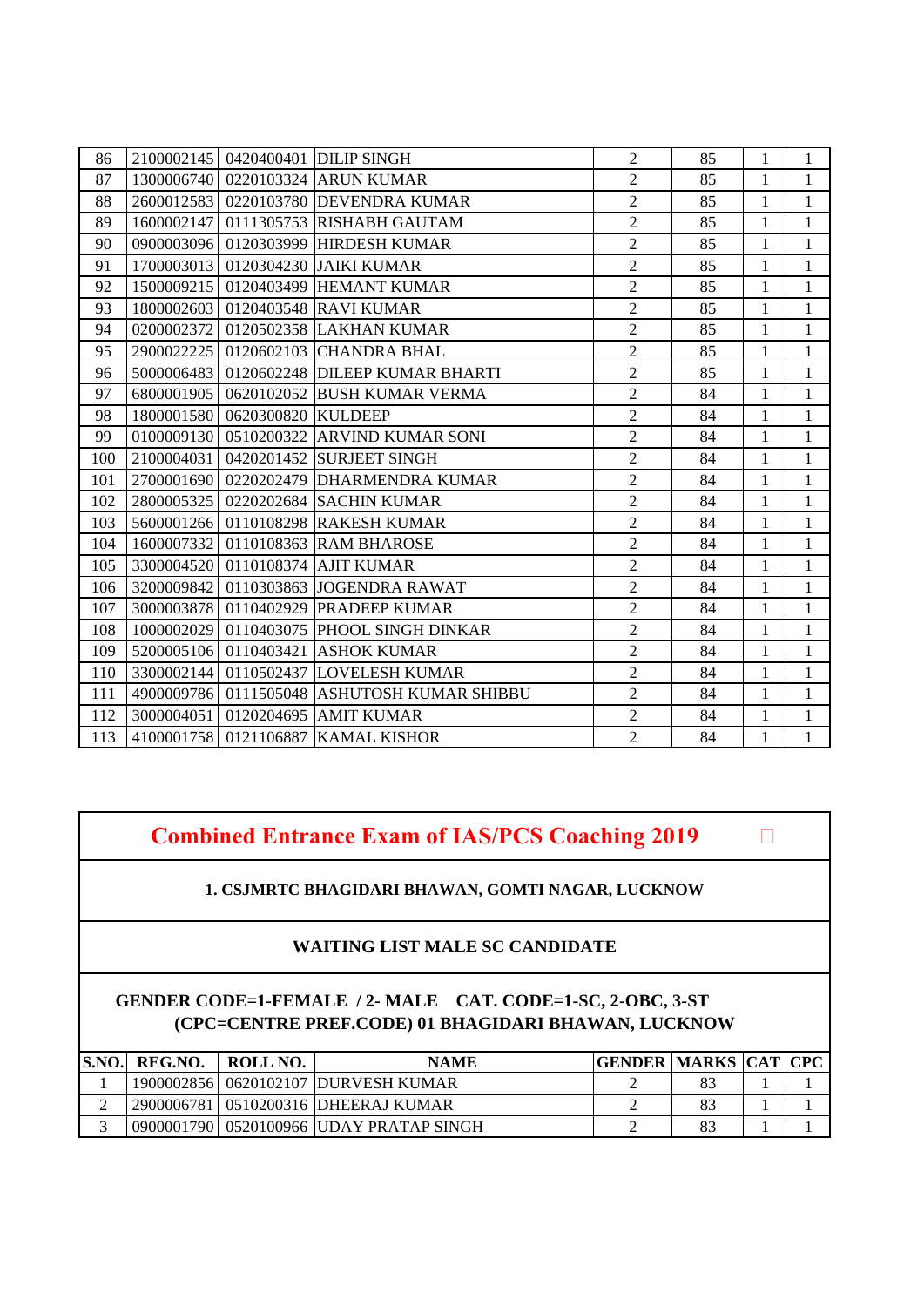| 4      | 2100001092 | 0420400427 MUNISH KUMAR                   | $\overline{c}$ | 83 |   |  |
|--------|------------|-------------------------------------------|----------------|----|---|--|
| 5      |            | 5000005070 0310201624 ADITYA RAJKIRTI     | $\overline{c}$ | 83 | 1 |  |
| 6      | 2700006005 | 0210103719 PARAMJEET                      | $\overline{2}$ | 83 | 1 |  |
| $\tau$ |            | 2800002396 0220401423 PANKAJ KUMAR        | $\overline{2}$ | 83 | 1 |  |
| 8      |            | 2100002495 0110108190 MAYANK GAUTAM       | $\overline{c}$ | 83 | 1 |  |
| 9      |            | 2900020639 0110403070 SUNNY KUMAR GAUTAM  | $\overline{2}$ | 83 | 1 |  |
| 10     |            | 0900006025 0111106668 MUKESH KUMAR        | $\overline{2}$ | 83 | 1 |  |
| 11     |            | 3300007709 0111405284 DHEERENDRA KUMAR    | $\overline{2}$ | 83 | 1 |  |
| 12     |            | 3300002384 0111505076 VIMAL KUMAR         | $\overline{2}$ | 83 | 1 |  |
| 13     |            | 5800001132 0120107716 RAJDEP CHAUDHARY    | $\overline{2}$ | 83 | 1 |  |
| 14     |            | 2900023468 0120108256 RAMESH KUMAR GAUTAM | 2              | 83 | 1 |  |
| 15     |            | 3000005204 0120403239 DHEERAJ KUMAR       | $\overline{2}$ | 83 | 1 |  |
| 16     |            | 6200006742 0120403506 GAURAV KUMAR        | $\overline{2}$ | 83 | 1 |  |
| 17     |            | 3400008265   0121007372   SAURABHA KUMAR  | 2              | 83 | 1 |  |
| 18     |            | 1600005086 0121106601 PEEYUSH SAGAR       | $\overline{2}$ | 83 | 1 |  |
| 19     |            | 1700000384 0121206095 RAHUL RAJA          | $\overline{2}$ | 83 | 1 |  |
| 20     |            | 1600001664 0121206340 VIKAS KUMAR GAUTAM  | $\overline{2}$ | 83 | 1 |  |
| 21     |            | 4400011690 0121206344 RAJ KUMAR           | $\overline{2}$ | 83 |   |  |
| 22     |            | 6000004240 0121206448 PARAS NATH          | $\overline{2}$ | 83 |   |  |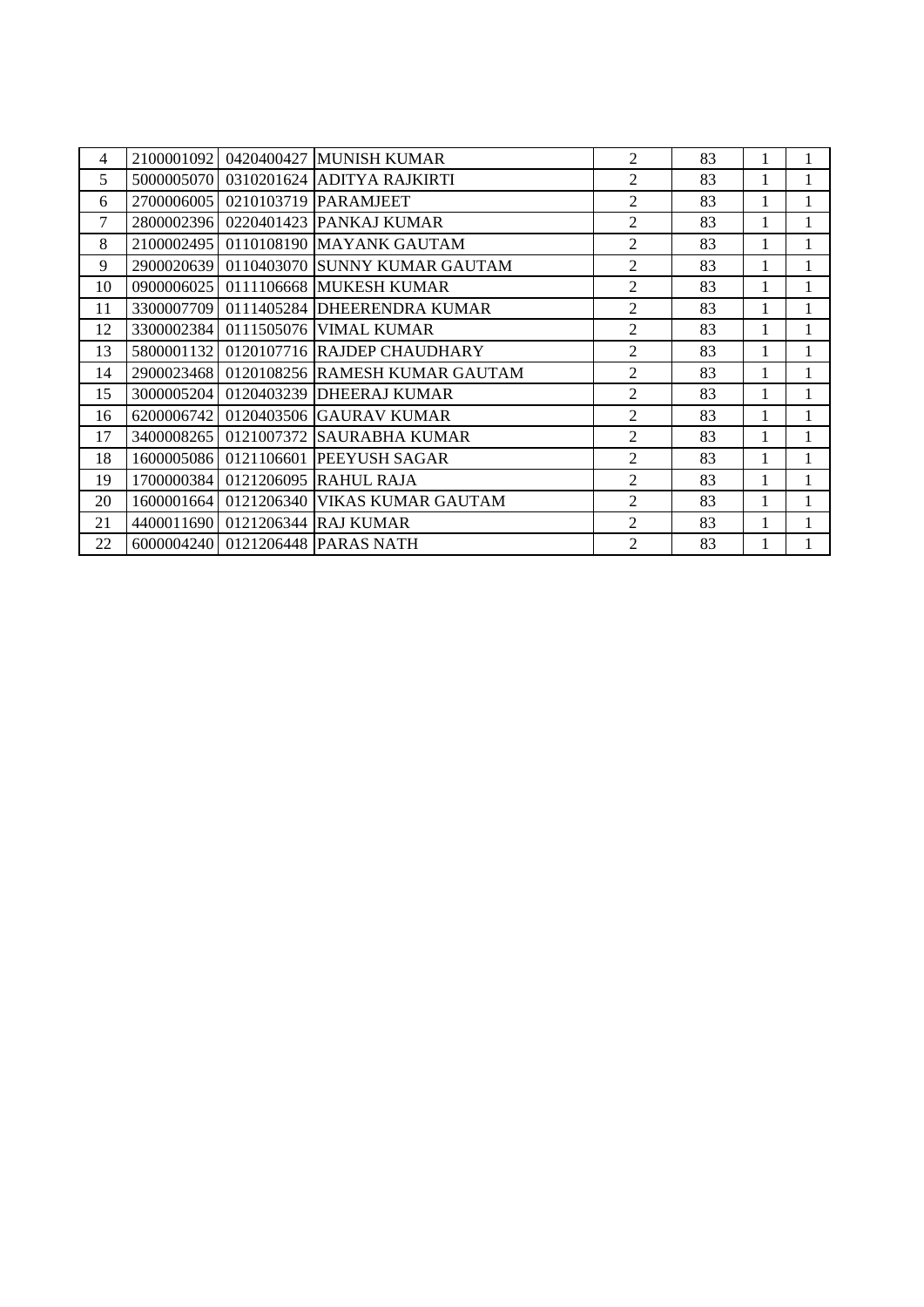**Combined Entrance Exam of IAS/PCS Coaching 2019** 

**1. CSJMRTC BHAGIDARI BHAWAN, GOMTI NAGAR, LUCKNOW** 

## **MERIT LIST MALE ST CANDIDATE**

### **GENDER CODE=1-FEMALE / 2- MALE CAT. CODE=1-SC, 2-OBC, 3-ST (CPC=CENTRE PREF.CODE) 01 BHAGIDARI BHAWAN, LUCKNOW**

| S.NO.          | REG.NO.    | ROLL NO.                       | <b>NAME</b>                              | <b>GENDER MARKS CAT CPC</b> |    |               |  |
|----------------|------------|--------------------------------|------------------------------------------|-----------------------------|----|---------------|--|
| л.             | 5100001671 |                                | 0110205021 MANISH KUMAR                  | 2                           | 90 | 3             |  |
| $\mathfrak{D}$ | 5100001221 |                                | 0310201595 MANI PRASAD                   | 2                           | 86 | 3             |  |
| 3              |            |                                | 1200003118 0210103975 DHARMVEER MEENA    | $\overline{2}$              | 84 | 3             |  |
| $\overline{4}$ |            |                                | 6400000810 0121007102 VIJAY KUMAR        | $\overline{2}$              | 83 | 3             |  |
| 5              |            |                                | 0900003306 0510200581 SOURAV KUMAR       | $\mathfrak{D}$              | 82 | $\mathcal{R}$ |  |
| 6              |            |                                | 6500001836 0620300783 MANOJ KUMAR RANA   | $\mathfrak{D}$              | 79 | 3             |  |
| $\tau$         |            |                                | 5900004154 0121405199 DINESH RAJBHAR     | 2                           | 78 | 3             |  |
| 8              |            |                                | 3500012343 0111007200 DEEPAK KUMAR GOND  | 2                           | 76 | 3             |  |
| 9              |            |                                | 5200007902 0120303766 DEEPAK NAYAK       | $\mathfrak{D}$              | 72 | 3             |  |
| 10             |            | 4700001636 0320300923 LALSAHAB |                                          | 2                           | 68 | 3             |  |
| 11             |            |                                | 3500016595 0120107614 RANJEET KUAMR SHAH | $\mathfrak{D}$              | 68 | 3             |  |
| 12             |            |                                | 3400004113 0120502443 PRAVEEN KUMAR      | $\mathfrak{D}$              | 67 | 3             |  |

# **Combined Entrance Exam of IAS/PCS Coaching 2019**

# **1. CSJMRTC BHAGIDARI BHAWAN, GOMTI NAGAR, LUCKNOW**

# **WAITING LIST MALE ST CANDIDATE**

| S.NO. | REG.NO. | ROLL NO. | <b>NAME</b>                            | <b>GENDER MARKS CAT CPC</b> |    |  |
|-------|---------|----------|----------------------------------------|-----------------------------|----|--|
|       |         |          | 3400004833 0121106726 RAM SUBHASH RANA |                             |    |  |
|       |         |          | 5000004517 0120204663 SHYAM NARAYAN    |                             | 66 |  |
|       |         |          | 46000039791 0620400451 IRAJ PAL SINGH  |                             | რბ |  |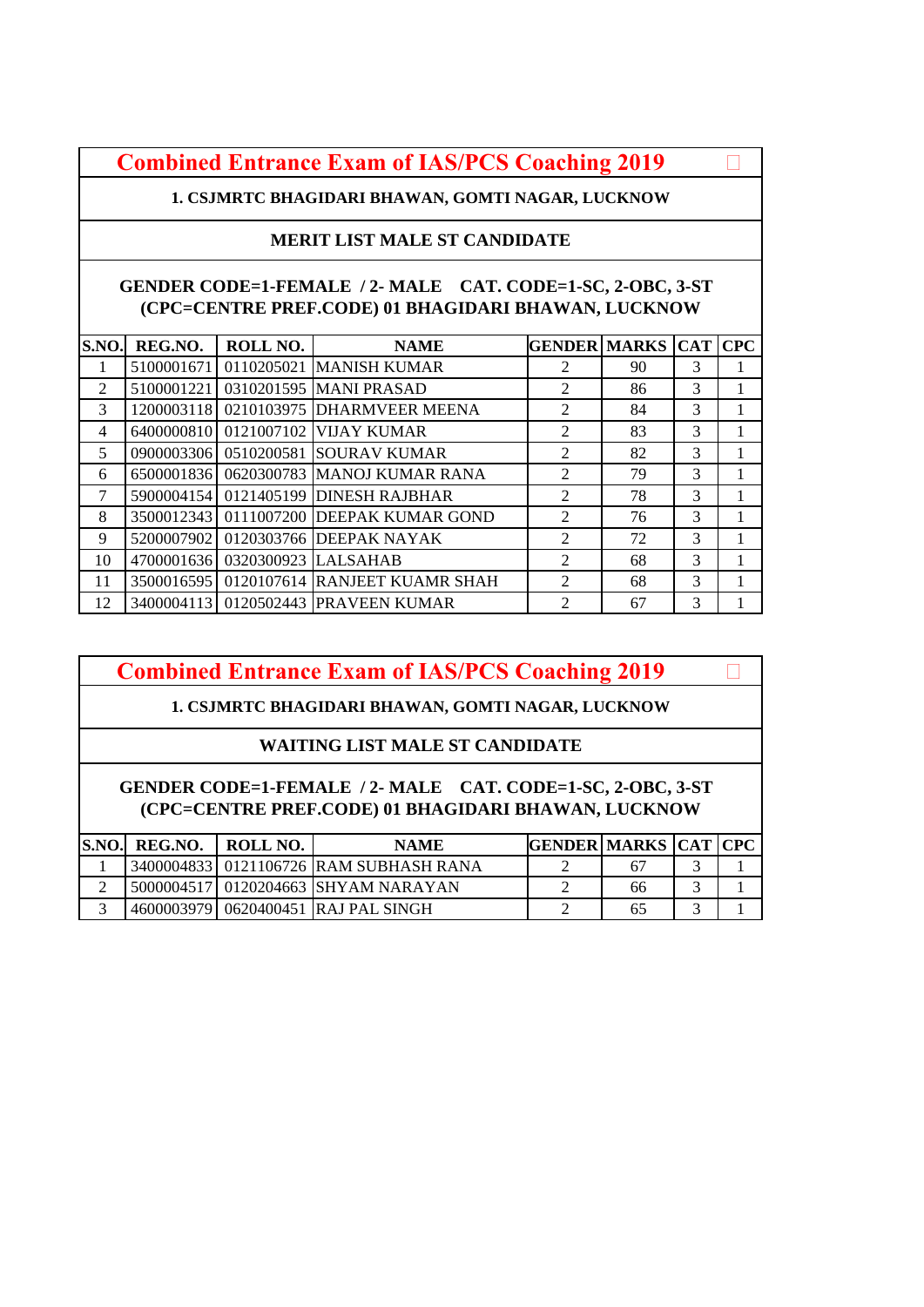| <b>Combined Entrance Exam of IAS/PCS Coaching 2019</b> |  |
|--------------------------------------------------------|--|
|--------------------------------------------------------|--|

**1. CSJMRTC BHAGIDARI BHAWAN, GOMTI NAGAR, LUCKNOW** 

### **MERIT LIST MALE OBC CANDIDATE**

| S.NO.          | REG.NO.    | ROLL NO. | <b>NAME</b>                                  | <b>GENDER MARKS CAT CPC</b> |     |                |              |
|----------------|------------|----------|----------------------------------------------|-----------------------------|-----|----------------|--------------|
| 1              |            |          | 3500011580 0620300781 RAHUL KUMAR YADAV      | $\mathfrak{2}$              | 102 | $\overline{2}$ | 1            |
| $\overline{2}$ |            |          | 3100002578 0120502467 MANOJ KUMAR            | $\overline{2}$              | 101 | $\overline{2}$ | 1            |
| 3              |            |          | 6000005153 0620300673 DINESH YADAV           | $\overline{2}$              | 100 | $\overline{2}$ | $\mathbf{1}$ |
| $\overline{4}$ |            |          | 4900005094 0320201392 ANIL CHAURASIYA        | $\sqrt{2}$                  | 100 | $\overline{2}$ | $\mathbf{1}$ |
| 5              |            |          | 6200001477 0110204326 AJAY KUMAR             | $\overline{2}$              | 100 | $\overline{2}$ | 1            |
| 6              |            |          | 3200002701 0120107725 ANAND KUMAR            | $\overline{2}$              | 100 | $\overline{2}$ | 1            |
| $\tau$         |            |          | 3100001975 0120204394 ALOK SINGH             | $\overline{2}$              | 100 | $\overline{2}$ | $\mathbf{1}$ |
| 8              | 6800000632 |          | 0610300753 ABHISHEK KUMAR                    | $\overline{c}$              | 99  | $\overline{c}$ | $\mathbf{1}$ |
| 9              |            |          | 4500002023 0620102018 AMARJEET SINGH YADAV   | $\overline{2}$              | 99  | $\overline{2}$ | $\mathbf{1}$ |
| 10             |            |          | 4600003729 0220401572 ROHIT SINGH            | $\overline{2}$              | 99  | $\overline{2}$ | $\mathbf{1}$ |
| 11             |            |          | 1700002730 0110602190 SHUBHAM SINGH          | $\overline{c}$              | 99  | $\overline{2}$ | $\mathbf{1}$ |
| 12             |            |          | 3400003370 0111206370 SANDEEP NISHAD         | $\overline{2}$              | 99  | $\overline{2}$ | 1            |
| 13             |            |          | 6800001415 0120107791 SHIVAKANT              | $\overline{c}$              | 99  | $\overline{2}$ | $\mathbf{1}$ |
| 14             |            |          | 0500006693 0420400461 MUKESH KUMAR           | $\sqrt{2}$                  | 98  | $\overline{2}$ | $\mathbf{1}$ |
| 15             |            |          | 4300001014 0310201514 AKAMAL JAMAL           | $\overline{2}$              | 98  | $\overline{2}$ | $\mathbf{1}$ |
| 16             |            |          | 5200007002 0110303954 ARJUN KUMAR PRAJAPATI  | $\overline{2}$              | 98  | $\overline{2}$ | 1            |
| 17             |            |          | 2900010466 0110403311 ANURAG VERMA           | $\overline{2}$              | 98  | $\overline{2}$ | $\mathbf{1}$ |
| 18             |            |          | 5500003369 0111206042 RAM PRAVESH GUPTA      | $\overline{2}$              | 98  | $\overline{2}$ | 1            |
| 19             |            |          | 5500004952 0111305597 RANJIT KUSHWAHA        | $\overline{2}$              | 98  | $\mathfrak{2}$ | $\mathbf{1}$ |
| 20             |            |          | 3000001042 0120107748 VAIBHAV KUSHWAHA       | $\sqrt{2}$                  | 98  | $\mathfrak{2}$ | 1            |
| 21             |            |          | 3700003129 0620300705 RAJKUMAR SINGH RAJPOOT | $\overline{2}$              | 97  | $\overline{2}$ | $\mathbf{1}$ |
| 22             |            |          | 6200008468   0620400402 SUDHAKAR VERMA       | $\overline{2}$              | 97  | $\mathfrak{2}$ | $\mathbf{1}$ |
| 23             |            |          | 2900007414 0110204855 AMAR NATH SWAROOP      | $\overline{2}$              | 97  | $\overline{2}$ | $\mathbf{1}$ |
| 24             |            |          | 3000005304 0110303851 AMIT YADAV             | $\overline{2}$              | 97  | $\overline{2}$ | $\mathbf{1}$ |
| 25             |            |          | 5900001225 0120502390 ARUN KUMAR             | $\overline{c}$              | 97  | $\mathbf{2}$   | 1            |
| 26             |            |          | 6500001546 0121007339 MUKESH KUMAR VERMA     | $\overline{2}$              | 97  | $\overline{2}$ | $\mathbf{1}$ |
| 27             |            |          | 1800001460 0121405196 SURAJ KUMAR            | $\overline{2}$              | 97  | $\overline{2}$ | 1            |
| 28             | 5100001181 |          | 0610201203 AWADHESH KUMAR MAURYA             | $\overline{c}$              | 96  | $\overline{2}$ | $\mathbf{1}$ |
| 29             |            |          | 2600006042 0520200597 SACHIN KUMAR           | $\overline{2}$              | 96  | $\mathbf{2}$   | $\mathbf{1}$ |
| 30             |            |          | 0500008429 0410301064 SUDHEER KUMAR          | $\overline{c}$              | 96  | $\overline{c}$ | 1            |
| 31             |            |          | 0500005080 0420400535 SHUBHAM RAWAT          | $\overline{c}$              | 96  | $\overline{2}$ | $\mathbf{1}$ |
| 32             |            |          | 3400008105 0110108061 ABHINAV VERMA          | 2                           | 96  | 2              | 1            |
| 33             | 3100001755 |          | 0111106918 VIVEK MAURYA                      | $\overline{c}$              | 96  | $\overline{2}$ | 1            |
| 34             | 4000001575 |          | 0120304194 MANVENDRA SINGH                   | $\sqrt{2}$                  | 96  | $\mathbf{2}$   | 1            |
| 35             | 2900022325 |          | 0120403558 VINAY KUMAR VERMA                 | $\sqrt{2}$                  | 96  | $\overline{2}$ | 1            |
| 36             | 7000002267 |          | 0120502513 AVAGAT KUMAR                      | $\overline{2}$              | 96  | $\overline{2}$ | 1            |
| 37             | 1600003070 |          | 0121505034 HARSH GUPTA                       | $\overline{c}$              | 96  | $\overline{2}$ | 1            |
| 38             | 3500009611 |          | 0610101760 AVDHESH KUMAR SINGH               | $\overline{c}$              | 95  | $\mathbf{2}$   | 1            |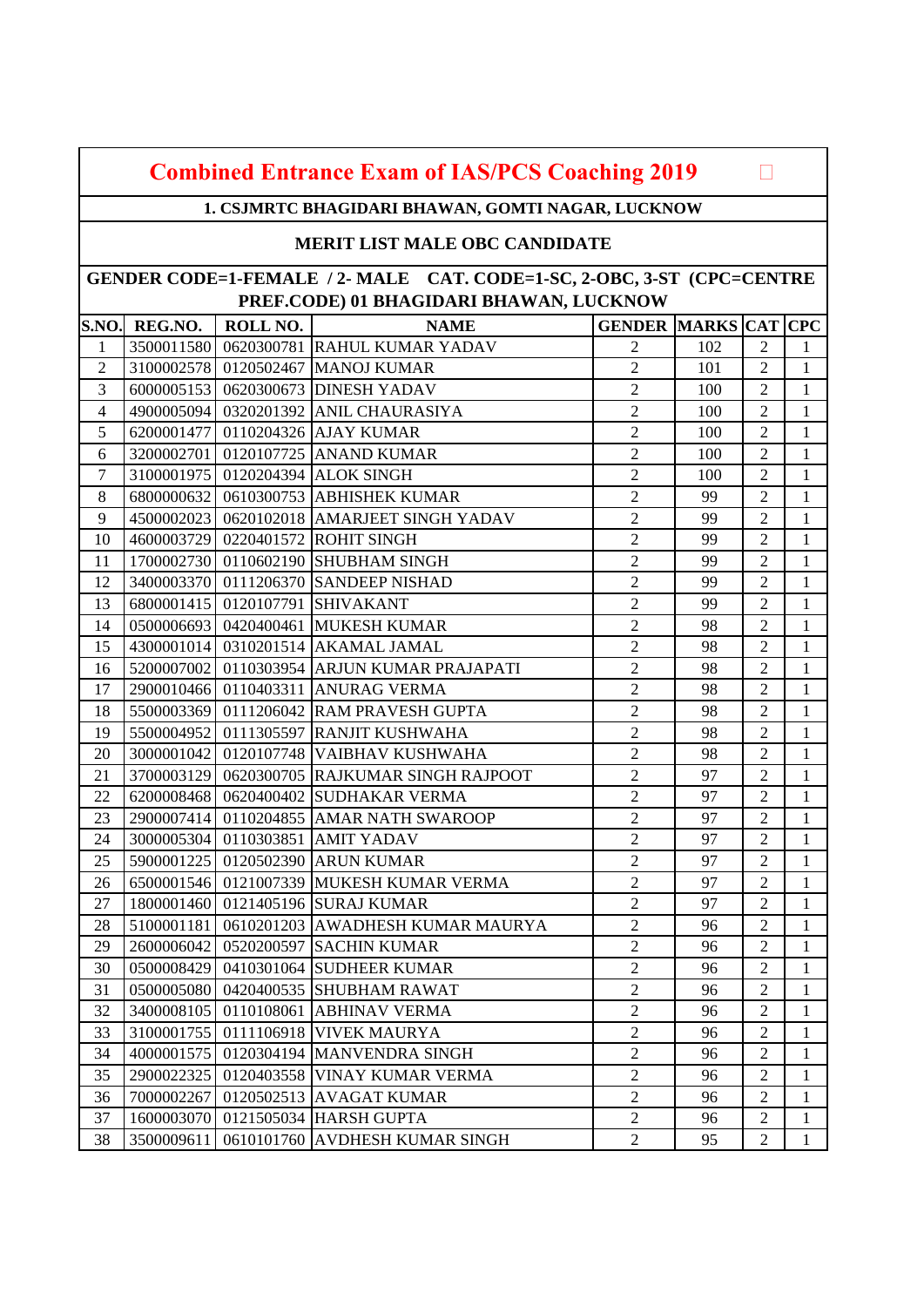| 39 |            |                              | 5200004883   0610201179 SHASHI BHOOSHAN       | $\overline{2}$ | 95 | $\overline{2}$ | $\mathbf{1}$   |
|----|------------|------------------------------|-----------------------------------------------|----------------|----|----------------|----------------|
| 40 |            |                              | 5600003622 0610400503 GANESH KUMAR CHAUDHARY  | $\overline{2}$ | 95 | $\overline{2}$ | $\mathbf{1}$   |
| 41 |            |                              | 4000000792 0110107894 RAHUL KUMAR UTTAM       | $\overline{c}$ | 95 | $\overline{2}$ | $\mathbf{1}$   |
| 42 |            |                              | 0600000758 0120304299 PANKAJ YADAV            | $\overline{2}$ | 95 | $\overline{2}$ | 1              |
| 43 |            |                              | 5700000776 0120502556 PINTOO YADAV            | $\overline{c}$ | 95 | $\overline{2}$ | $\mathbf{1}$   |
| 44 |            |                              | 5600005288 0121006976 VIPIN KUMAR CHAUDHARY   | $\overline{c}$ | 95 | $\overline{2}$ | $\mathbf{1}$   |
| 45 |            |                              | 3300009285 0121007275 AVANEESH SINGH          | $\overline{2}$ | 95 | $\overline{2}$ | 1              |
| 46 |            |                              | 4400007295 0610201603 SHIVA KANT              | $\overline{2}$ | 94 | $\overline{2}$ | 1              |
| 47 |            |                              | 3500004026 0620400474 SUSHIL SAINI            | $\overline{2}$ | 94 | $\overline{2}$ | $\mathbf{1}$   |
| 48 |            |                              | 4500002533 0310400464 ANAND MOHAN SINGH YADAV | $\overline{2}$ | 94 | $\overline{2}$ | 1              |
| 49 |            |                              | 7300000450 0210301979 VINEET MALIK            | $\overline{2}$ | 94 | $\overline{2}$ | $\mathbf{1}$   |
| 50 |            | 3300002204 0110108326 BALRAM |                                               | $\overline{2}$ | 94 | $\overline{2}$ | $\mathbf{1}$   |
| 51 |            |                              | 0800005349 0110502648 SATYENDRA KUMAR         | $\overline{2}$ | 94 | $\overline{2}$ | 1              |
| 52 |            |                              | 5200004373 0110602171 SADDIK AHMED            | $\overline{2}$ | 94 | $\overline{2}$ | 1              |
| 53 |            |                              | 6100002367 0111006994 SANJAI VERMA            | $\overline{2}$ | 94 | $\overline{2}$ | $\mathbf{1}$   |
| 54 |            |                              | 4000001485 0111007159 RAJA BHAIYA             | $\sqrt{2}$     | 94 | $\overline{2}$ | $\mathbf{1}$   |
| 55 |            |                              | 0900006625   0111305833 PARAMVEER SINGH YADAV | $\overline{c}$ | 94 | $\overline{2}$ | 1              |
| 56 |            |                              | 5900005637 0120502462 ANIL PRAJAPATI          | $\overline{2}$ | 94 | $\overline{2}$ | 1              |
| 57 |            |                              | 6100003770 0610201573 ASHOK KUMAR MAURYA      | $\overline{2}$ | 93 | $\overline{2}$ | 1              |
| 58 |            |                              | 4600000790 0620201466 ARUN KUMAR              | $\overline{2}$ | 93 | $\overline{2}$ | 1              |
| 59 |            |                              | 0500009342 0620400483 BEERESH KUMAR           | $\overline{2}$ | 93 | $\overline{2}$ | $\mathbf{1}$   |
| 60 |            |                              | 0400003701 0420300733 KAPIL KUMAR             | $\overline{2}$ | 93 | $\overline{2}$ | 1              |
| 61 |            |                              | 4200005773 0210401181 RAM KUMAR               | $\overline{2}$ | 93 | $\overline{2}$ | $\mathbf{1}$   |
| 62 |            |                              | 1500003897 0220103649 PRAMOD KUMAR            | $\overline{2}$ | 93 | $\overline{2}$ | 1              |
| 63 |            |                              | 1300003901 0220401579 SATENDRA SINGH          | $\overline{c}$ | 93 | $\overline{2}$ | $\mathbf{1}$   |
| 64 |            |                              | 1600002767 0110204320 RAHUL SAINI             | $\overline{2}$ | 93 | $\overline{2}$ | $\mathbf{1}$   |
| 65 |            |                              | 4900004411 0110304136 SANTOSH YADAV           | $\sqrt{2}$     | 93 | $\overline{2}$ | 1              |
| 66 |            |                              | 2900022765 0111206339 HIMANSHU YADAV          | $\overline{2}$ | 93 | $\overline{2}$ | 1              |
| 67 |            |                              | 5000007166 0111305825 MASHHUD AHMAD           | $\overline{2}$ | 93 | $\overline{2}$ | $\mathbf{1}$   |
| 68 |            |                              | 7100000984 0120107906 DEEPAK KUMAR            | $\overline{2}$ | 93 | $\overline{2}$ | $\mathbf{1}$   |
| 69 |            |                              | 2900021682 0120303962 KALYAN SINGH            | $\overline{2}$ | 93 | $\overline{2}$ | $\mathbf{1}$   |
| 70 |            |                              | 5200005406 0121106884 DAYA SHANKAR YADAV      | $\sqrt{2}$     | 93 | $\overline{2}$ | $\mathbf{1}$   |
|    |            |                              | 71 4400006672 0610201272 VIKAS KUMAR NISHAD   | $\sqrt{2}$     | 92 | 2              | $\overline{1}$ |
| 72 | 3900001699 |                              | 0610300879 RAGHVENDRA PATEL                   | $\overline{2}$ | 92 | $\overline{2}$ | 1              |
| 73 | 5300002050 |                              | 0610300982 RAJESH CHAUHAN                     | $\overline{2}$ | 92 | $\overline{2}$ | 1              |
| 74 | 3400007842 | 0620102053 AMAN              |                                               | $\overline{c}$ | 92 | $\overline{2}$ | 1              |
| 75 | 3500015262 |                              | 0620300940 ARVIND KUMAR                       | $\overline{2}$ | 92 | 2              | 1              |
| 76 | 5400006375 |                              | 0620300992 SHESHNATH YADAV                    | $\overline{2}$ | 92 | $\overline{2}$ | 1              |
| 77 | 3500006272 |                              | 0620300994 ASHISH KUMAR SAHU                  | $\overline{2}$ | 92 | 2              | 1              |
| 78 | 5400005932 |                              | 0620400587 AKHILESH KUMAR GUPTA               | $\overline{2}$ | 92 | $\overline{2}$ | 1              |
| 79 | 3900003435 |                              | 0410400473 BHARAT SINGH RAI                   | $\overline{2}$ | 92 | $\overline{2}$ | 1              |
| 80 | 4200008602 |                              | 0310101851 NITISH KUMAR                       | $\overline{2}$ | 92 | $\overline{2}$ | 1              |
| 81 |            |                              | 2900007694 0111106591 AKMAL AHMAD             | $\overline{2}$ | 92 | $\overline{2}$ | 1              |
| 82 | 5900000972 |                              | 0111305888 MOHIT CHOUDHRE                     | $\overline{2}$ | 92 | $\overline{2}$ | 1              |
| 83 | 3400009428 |                              | 0120602175 YUNUS ALI ANSARI                   | $\overline{2}$ | 92 | $\overline{2}$ | $\mathbf{1}$   |
| 84 | 2900014748 |                              | 0120602226 SHIVAM YADAV                       | $\overline{2}$ | 92 | $\mathbf{2}$   | $\mathbf{1}$   |
| 85 | 7000001414 | 0610300763 ROHIT             |                                               | $\overline{2}$ | 91 | $\overline{c}$ | 1              |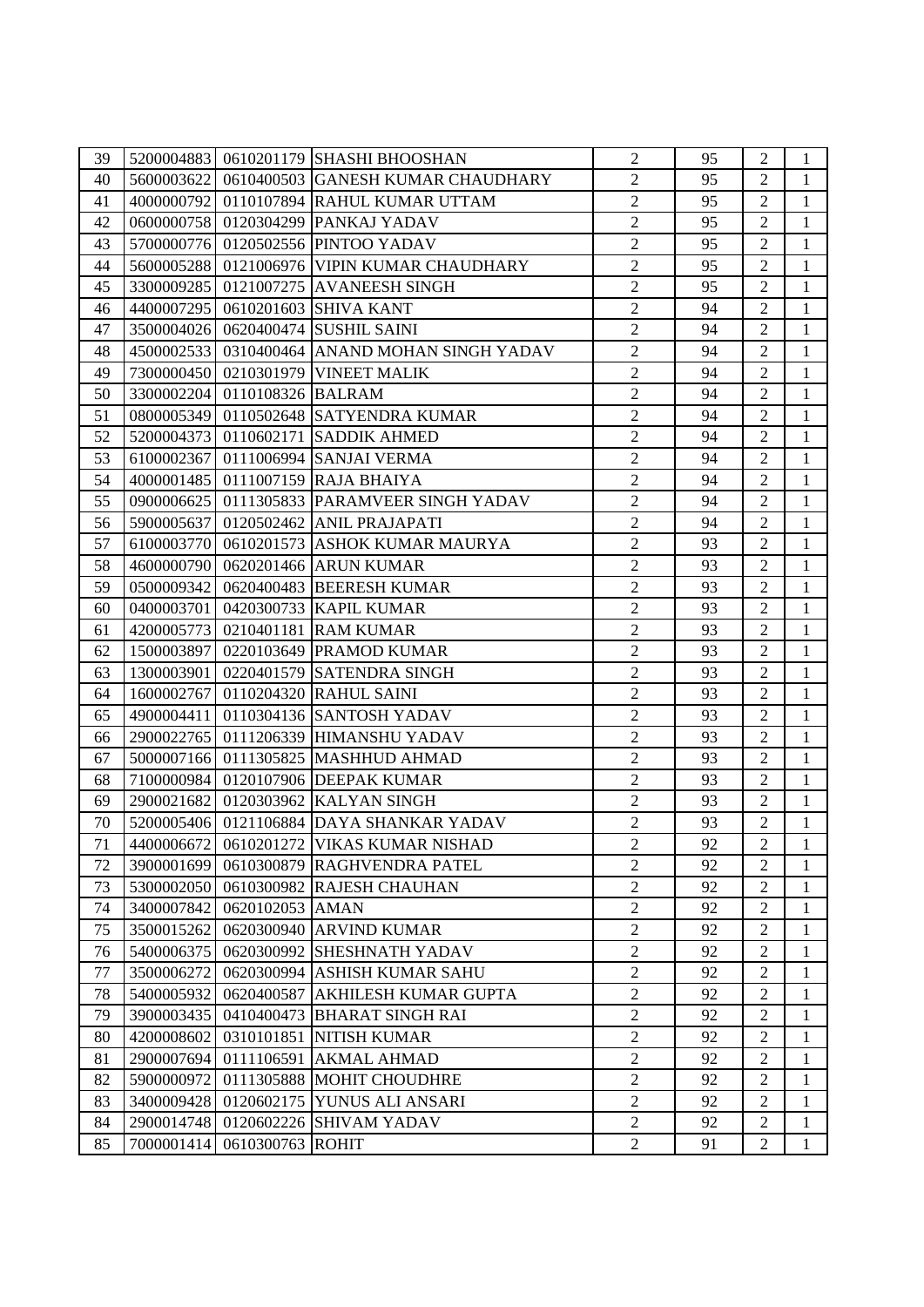| 86  |            |                                | 5500001283 0610300810 DILEEP KUMAR              | $\overline{2}$ | 91 | $\mathfrak{2}$ | $\mathbf{1}$ |
|-----|------------|--------------------------------|-------------------------------------------------|----------------|----|----------------|--------------|
| 87  |            |                                | 3500008818 0610400358 KAMAL CHANDRA             | $\overline{2}$ | 91 | $\overline{2}$ | $\mathbf{1}$ |
| 88  |            |                                | 7100001727 0610400608 MOHAMMAD INTIYAJ          | $\overline{2}$ | 91 | $\overline{2}$ | $\mathbf{1}$ |
| 89  |            |                                | 0300007950 0520100849 GHANSHYAM DASS GUPTA      | $\overline{2}$ | 91 | $\overline{2}$ | 1            |
| 90  |            |                                | 0400006240 0410102070 RAJ BHARANGAR             | $\overline{c}$ | 91 | $\overline{2}$ | $\mathbf{1}$ |
| 91  |            |                                | 0900003266 0420101970 DHARMENDRA KUMAR          | $\overline{2}$ | 91 | $\overline{2}$ | $\mathbf{1}$ |
| 92  |            |                                | 0100013405   0420300726  HARVEER SINGH SOGERWAL | $\overline{2}$ | 91 | $\overline{2}$ | 1            |
| 93  |            |                                | 0700001714 0420400570 PRADEEP KUMAR             | $\overline{2}$ | 91 | $\overline{2}$ | 1            |
| 94  |            |                                | 5000006343 0310201458 NIRAJ SINGH YADAV         | $\overline{2}$ | 91 | $\overline{2}$ | $\mathbf{1}$ |
| 95  |            |                                | 4500001190 0320101867 RASH BIHARI RAJBHAR       | $\overline{2}$ | 91 | $\overline{2}$ | 1            |
| 96  |            |                                | 1300006430 0210103702 GITESH KUMAR              | $\overline{2}$ | 91 | $\mathfrak{2}$ | $\mathbf{1}$ |
| 97  |            |                                | 2700008481 0220202480 SURESH PAL                | $\overline{c}$ | 91 | $\overline{c}$ | $\mathbf{1}$ |
| 98  |            |                                | 2900003682 0110204667 SACHIN PAL                | $\overline{2}$ | 91 | $\overline{2}$ | $\mathbf{1}$ |
| 99  |            |                                | 5900001705 0110204958 OM PRAKASH                | $\overline{2}$ | 91 | $\overline{2}$ | 1            |
| 100 |            | 3100001775 0110403344 CHET RAM |                                                 | $\overline{2}$ | 91 | $\overline{2}$ | $\mathbf{1}$ |
| 101 |            |                                | 2900018430 0110602181 SUSHIL KUMAR MAURYA       | $\overline{2}$ | 91 | $\overline{2}$ | $\mathbf{1}$ |
| 102 |            |                                | 4500009334 0111007164 RAVI SHANKAR SINGH        | $\overline{2}$ | 91 | $\overline{2}$ | 1            |
| 103 |            |                                | 1600008025 0120304130 RISHI KANT                | $\overline{2}$ | 91 | $\overline{2}$ | 1            |
| 104 |            |                                | 6200003313 0121007138 NEERAJ KUMAR              | $\overline{c}$ | 91 | $\overline{2}$ | $\mathbf{1}$ |
| 105 |            |                                | 3300009595   0121405290 MOHAMAD JAVED           | $\overline{2}$ | 91 | $\overline{2}$ | 1            |
| 106 |            |                                | 4900010282 0610102205 SATYA PRAKASH             | $\overline{2}$ | 90 | $\mathfrak{2}$ | $\mathbf{1}$ |
| 107 |            |                                | 3500009971 0610102246 VIKAS SINGH               | $\sqrt{2}$     | 90 | $\mathfrak{2}$ | $\mathbf{1}$ |
| 108 |            |                                | 4800002662 0610201298 JAY KISHAN MAURYA         | $\overline{2}$ | 90 | $\overline{2}$ | $\mathbf{1}$ |
| 109 |            |                                | 5800001032 0610301003 DEVENDRA PRASAD           | $\overline{2}$ | 90 | $\overline{2}$ | $\mathbf{1}$ |
| 110 |            |                                | 4400006582 0610400463 RAHUL KUMAR               | $\overline{c}$ | 90 | $\overline{2}$ | $\mathbf{1}$ |
| 111 |            | 3600001330 0620201230 RAM BABU |                                                 | $\overline{2}$ | 90 | $\overline{2}$ | $\mathbf{1}$ |
| 112 |            |                                | 4800004718 0320300878 DINESH KUMAR              | $\overline{2}$ | 90 | $\overline{2}$ | 1            |
| 113 |            |                                | 2400008112 0210202440 GOVIND YADAV              | $\overline{2}$ | 90 | $\overline{2}$ | $\mathbf{1}$ |
| 114 |            |                                | 4400013776 0210202697 ASHEESH KUMAR YADAV       | $\overline{2}$ | 90 | $\overline{2}$ | $\mathbf{1}$ |
| 115 |            |                                | 2300001918 0210301993 GAURAV KUMAR              | $\overline{2}$ | 90 | $\overline{2}$ | $\mathbf{1}$ |
| 116 |            |                                | 2600011990 0210401419 GAGAN KUMAR               | $\overline{2}$ | 90 | $\mathfrak{2}$ | $\mathbf{1}$ |
| 117 |            |                                | 2900004115 0110107595 SATYA VRAT YADAV          | $\sqrt{2}$     | 90 | $\overline{c}$ | $\mathbf{1}$ |
|     |            |                                | 118 5200003940 0110108080 TAUHEED NAWAZ         | $\sqrt{2}$     | 90 | $\frac{1}{2}$  | $\mathbf{1}$ |
| 119 | 3200009932 |                                | 0110303894 ANIL KUMAR                           | $\overline{2}$ | 90 | $\overline{2}$ | 1            |
| 120 |            |                                | 2900010186 0110502387 VIDIT KUMAR MAURYA        | $\overline{2}$ | 90 | $\overline{2}$ | 1            |
| 121 | 1700001137 |                                | 0110602210 SHIVAM KUSHWAHA                      | $\overline{2}$ | 90 | 2              | 1            |
| 122 | 5300000794 |                                | 0120107495 GAURAV KUMAR PATEL                   | $\overline{2}$ | 90 | 2              | 1            |
| 123 | 4000000312 |                                | 0120303655 RAJENDRA SINGH                       | $\overline{2}$ | 90 | 2              | 1            |
| 124 | 6200002190 |                                | 0120303945 SANJEET KUMAR VERMA                  | $\overline{2}$ | 90 | $\overline{2}$ | 1            |
| 125 | 3200009052 |                                | 0120602200 AMIT KUMAR YADAV                     | $\overline{2}$ | 90 | $\mathfrak{2}$ | 1            |

**1. CSJMRTC BHAGIDARI BHAWAN, GOMTI NAGAR, LUCKNOW Combined Entrance Exam of IAS/PCS Coaching 2019**